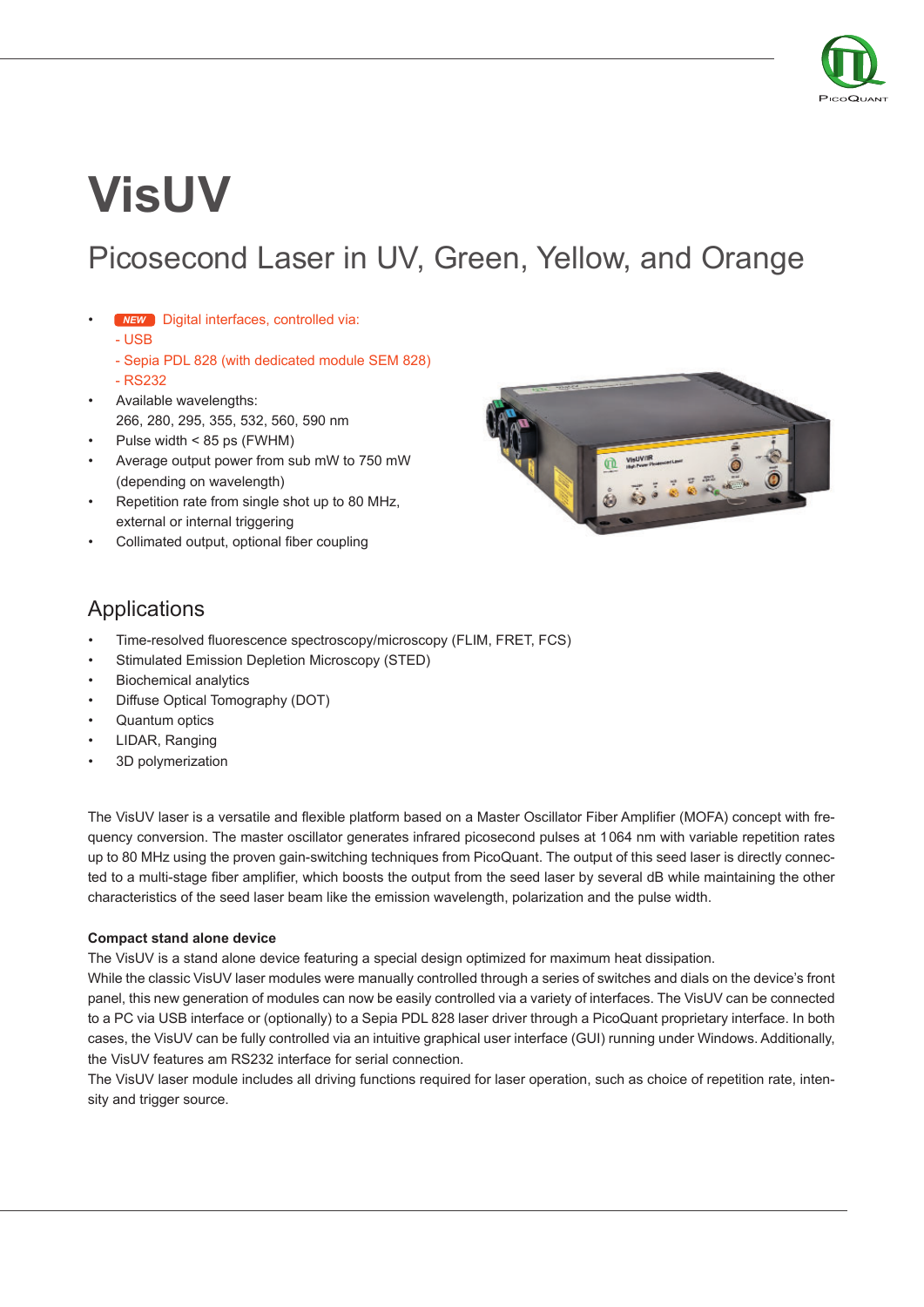#### **Flexible wavelength configuration**

The high pulse energies of the amplified 1064 nm infrared laser permit efficient wavelength conversions. In that way it is possible to generate picosecond pulses at 266, 280, 295, 355, 532 nm with average optical power values ranging from sub mW up to 750 mW depending on the wavelength and power version.

Any wavelength is available individually or in combination with one or two other wavelengths. Each wavelength is emitted from a separate beam output equipped with an individual shutter.

#### **Flexible repetition rate**

The VisUV can be operated at 12 different internally selectable repetition rates between 31.25 kHz and 80 MHz and can also be triggered externally by TTL or NIM signals at any repetition rate between single shot and 80 MHz.

#### **Excellent beam quality**

The VisUV features nearly perfectly circular and gaussian shaped beam profiles (TEM00) which can be specified as a value of M² < 1.1 and M² < 1.2 at 532 nm and 355 nm, respectively.

### **Wavelengths**

| <b>Type</b><br>$(VisUV-)$   | <b>Wavelength   Pulse</b><br>[nm] | $(FWHM)$ [ps] $[mW]$ | Max avg. power | <b>Divergence</b><br>[mrad] | Beam diameter   Beam quality<br>[mm] |                                                      |  |  |
|-----------------------------|-----------------------------------|----------------------|----------------|-----------------------------|--------------------------------------|------------------------------------------------------|--|--|
| <b>Multicolor modules</b>   |                                   |                      |                |                             |                                      |                                                      |  |  |
| 266-355-532                 | 266 $(\pm 1)^1$                   | < 85                 | > 2.0          | $\leq$ 2                    | $1.0 \pm 0.2$                        | $M^2$ < 1.1 (vertical)<br>$M^2$ < 1.5 (horizontal)   |  |  |
|                             | 355 $(\pm 1)$                     |                      | > 5.0          | < 0.5                       | $1.5 \pm 0.2$                        | $M^2$ < 1.2<br>(typ. $\sim$ 1.1), TEM <sub>00</sub>  |  |  |
|                             | 532 $(\pm 2)$                     |                      | > 250          | ${}_{0.5}$                  | $2.1 \pm 0.2$                        | $M^2$ < 1.1<br>(typ. $\sim$ 1.02), TEM <sub>00</sub> |  |  |
| 280-560                     | 280 $(\pm 1)^1$                   | < 85                 | > 1.0          | < 2                         | $1.0 \pm 0.2$                        | $M^2$ < 1.1 (vertical)<br>$M^2$ < 1.5 (horizontal)   |  |  |
|                             | 561 $(\pm 1)$                     |                      | >150           | < 0.5                       | $2.1 \pm 0.2$                        | $M^2$ < 1.1<br>(typ. $\sim$ 1.02), TEM <sub>00</sub> |  |  |
| 295-590                     | $295 (\pm 1)^1$                   | < 85                 | > 0.5          | < 2                         | $1.0 \pm 0.2$                        | $M^2$ < 1.1 (vertical)<br>$M^2$ < 1.5 (horizontal)   |  |  |
|                             | 589 $(\pm 1)$                     |                      | >60            | ${}_{0.5}$                  | $2.1 \pm 0.2$                        | $M^2$ < 1.1<br>(typ. $\sim$ 1.02), TEM <sub>00</sub> |  |  |
| <b>Single color modules</b> |                                   |                      |                |                             |                                      |                                                      |  |  |
| 266                         | 266 $(\pm 1)^1$                   | < 85                 | > 2.0          | < 2                         | $1.0 \pm 0.2$                        | $M^2$ < 1.1 (vertical)<br>$M^2$ < 1.5 (horizontal)   |  |  |
| 266-MIC                     | $266 (\pm 1)$                     | < 85                 | > 1.0          | ${}_{0.5}$                  | $1.5 \pm 0.2$                        | $M^2$ < 1.2<br>(typ. $\sim$ 1.1), TEM <sub>00</sub>  |  |  |
| 355                         | 355 $(\pm 1)$                     | < 85                 | > 10           | ${}_{0.5}$                  | $1.5 \pm 0.2$                        | $M^2$ < 1.2<br>(typ. $\sim$ 1.1), TEM <sub>00</sub>  |  |  |
| 532                         | 532 $(\pm 2)$                     | < 85                 | > 300          | ${}_{0.5}$                  | $2.1 \pm 0.2$                        | $M^2$ < 1.1<br>(typ. $\sim$ 1.02), TEM <sub>00</sub> |  |  |
| 532-HP                      | 532 $(\pm 2)$                     | < 1000               | > 750          | < 0.5                       | $2.1 \pm 0.2$                        | $M^2$ < 1.1<br>(typ.~ 1.02), TEM <sub>00</sub>       |  |  |

1 Limited collimation range. low power version with improved beam quality is available on demand



These tables are updated on a regular basis based on data of recently manufactured laser heads. Other specifications such as shorter pulse widths or higher powers than listed might be possible depening on the performance of diodes on stock. Please contact us for more information. All measurements shown may be subject to a 10 % callibration error. Each laser head<br>undergoes an extensive burn-in test to en of more than 18 years.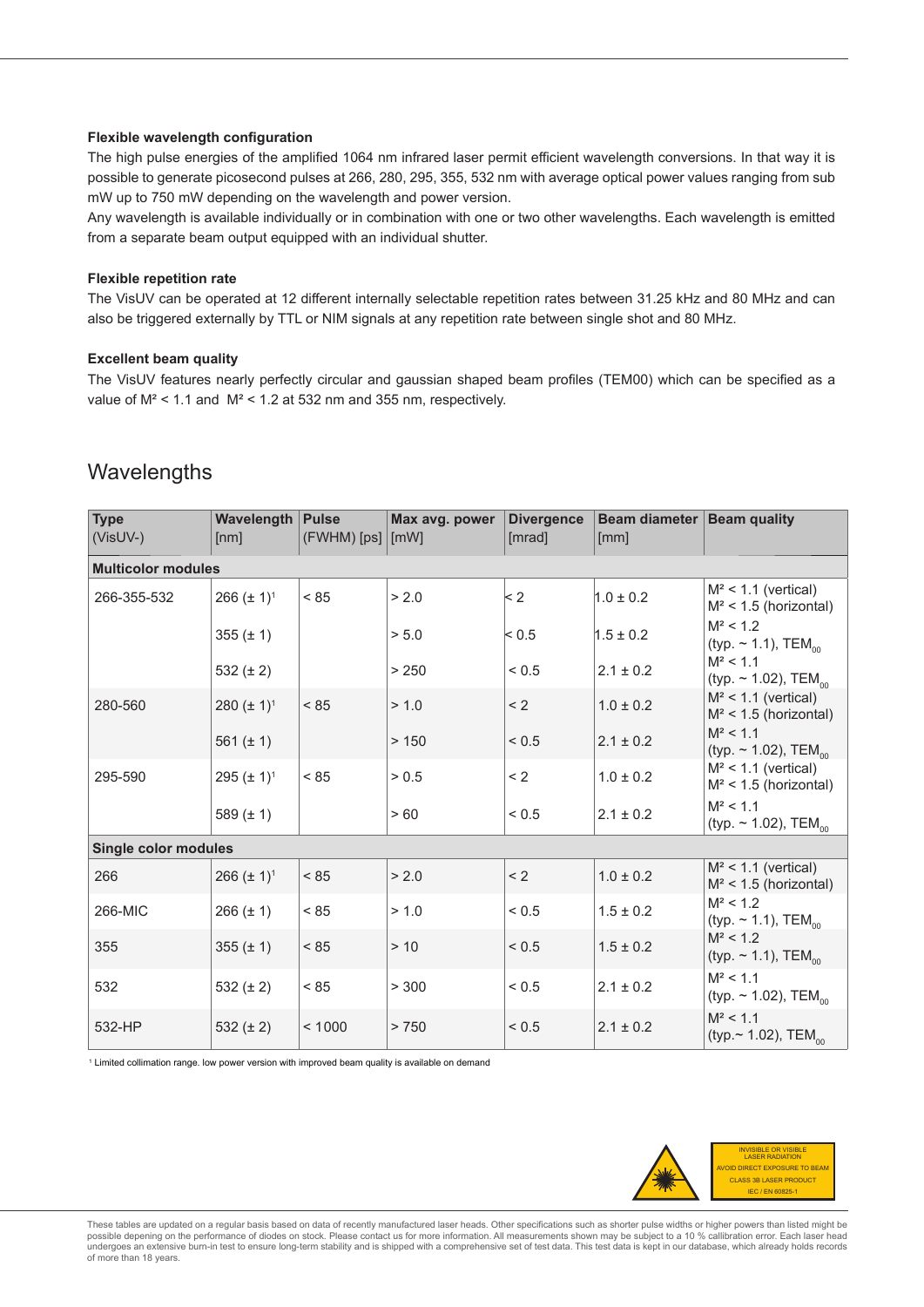## Specifications

| <b>Optical output</b>                                                           |                                                               |  |  |  |  |  |
|---------------------------------------------------------------------------------|---------------------------------------------------------------|--|--|--|--|--|
| Available wavelength                                                            | 266 to 590 nm                                                 |  |  |  |  |  |
| Spectral width                                                                  | $<< 1$ nm                                                     |  |  |  |  |  |
| Polarization Extinction Ratio (PER)                                             | > 1:300 (> 25 dB)                                             |  |  |  |  |  |
| Power stability (12 hours) ( $\Delta T$ (ambient) < 0.5 K)                      | $<$ 3 % rms                                                   |  |  |  |  |  |
| Other optical specs (power, pulse, beam shape)                                  | see wavelengths table                                         |  |  |  |  |  |
| <b>Repetition rates</b>                                                         |                                                               |  |  |  |  |  |
| <b>Internal</b>                                                                 |                                                               |  |  |  |  |  |
| Range                                                                           | user selectable:                                              |  |  |  |  |  |
|                                                                                 | 80, 40, 20, 10, 5 or 2.5 MHz (80 MHz base frequency)          |  |  |  |  |  |
|                                                                                 | 1000, 500, 250, 125, 62.5 or 31.25 kHz (1 MHz base frequency) |  |  |  |  |  |
| External via NIM input                                                          |                                                               |  |  |  |  |  |
| Range                                                                           | < 1 Hz to 80 MHz                                              |  |  |  |  |  |
| Trigger level                                                                   | fixed trigger level at - 400 mV                               |  |  |  |  |  |
| Connector                                                                       | NIM-CAMAC                                                     |  |  |  |  |  |
| External via TTL input                                                          |                                                               |  |  |  |  |  |
| Range                                                                           | < 1 Hz to 80 MHz                                              |  |  |  |  |  |
| Amplitude                                                                       | - 5 to + 5 V (maximum limits)                                 |  |  |  |  |  |
| Trigger level                                                                   | adjustable between -1 and +1 V                                |  |  |  |  |  |
| Connector                                                                       | <b>BNC</b>                                                    |  |  |  |  |  |
| <b>Synchronization output</b>                                                   |                                                               |  |  |  |  |  |
| Amplitude                                                                       | <- 800 mV into 50 Ohms (NIM)                                  |  |  |  |  |  |
| Connector                                                                       | <b>SMA</b>                                                    |  |  |  |  |  |
| Timing                                                                          | synchronous to the pulse repetition rate                      |  |  |  |  |  |
| <b>Delays</b>                                                                   |                                                               |  |  |  |  |  |
| Trigger in (NIM) to sync out                                                    | typ. $9 \pm 1$ ns                                             |  |  |  |  |  |
| Trigger in (NIM) to optical out                                                 | typ. 80 ns                                                    |  |  |  |  |  |
| Sync out to optical out                                                         | typ. 70 ns                                                    |  |  |  |  |  |
| For multiple optical outputs: Max time<br>delay between different output pulses | $< 1$ ns                                                      |  |  |  |  |  |
| <b>USB interface</b>                                                            |                                                               |  |  |  |  |  |
| Connector                                                                       | USB Type-C 3.0                                                |  |  |  |  |  |
| <b>USB</b> version                                                              | 2.0                                                           |  |  |  |  |  |
| Compatibility                                                                   | PicoQuant Laser Driver Software under Windows™ 10             |  |  |  |  |  |
| RS232 interface                                                                 |                                                               |  |  |  |  |  |
| Connector                                                                       | Sub-D9 female                                                 |  |  |  |  |  |
| Baud rate                                                                       | 115200                                                        |  |  |  |  |  |
| Data                                                                            | 8 bit                                                         |  |  |  |  |  |
| Parity                                                                          | none                                                          |  |  |  |  |  |
| Stop                                                                            | 1 bit                                                         |  |  |  |  |  |